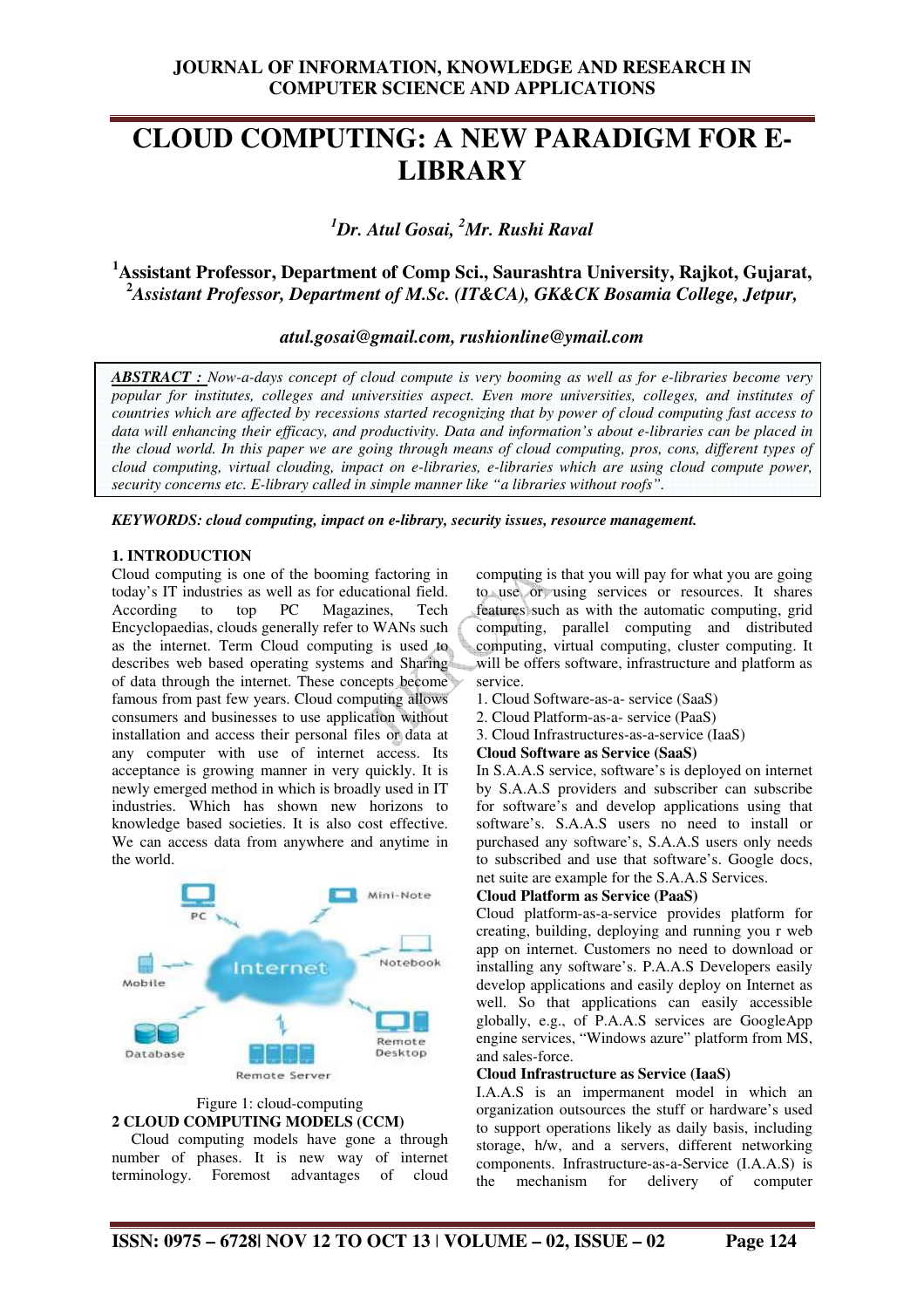## **JOURNAL OF INFORMATION, KNOWLEDGE AND RESEARCH IN COMPUTER SCIENCE AND APPLICATIONS**

infrastructure as service. The service provider owns the hardware's and is responsible for wrapping, running and maintaining it. The client's typically pays on like as per day-use, hourly-use basis. This cloud model is sometimes also referred as Hardwareas- a -service. Examples of I.A.A.S are Right scale go grid, GoogleApp engine, amazon WS, and Rack space. It is newly outcomes and emerging method which is mostly using in IT fields which has publicized new vistas to the knowledge based societies, I.A.A.S is characteristically a platform of virtualization environment. This cloud model is also providing services over the internet base.

## **3. TYPES OF CLOUD COMPUTING**

Mostly there are 2 types of cloud computing as shown below.

- 1. Public cloud
- 2. Private cloud
- 3. Hybrid cloud (Public + Private Cloud)
- 4. Community cloud





## *A. Public cloud*

A public cloud, which is selling the services to anyone through the internet medium, Amazon-EC2, MS Window Azure, Google/App engine are one of the public cloud providers examples. Customer has no ideas about information's location which are stored on the cloud environment. Infrastructures are just sharing basis among those organizations.

## *B. Private cloud*

This one is differ from public cloud environment, because it provides data to limited number of peoples or you can say it has limited resource persons. Private clouds are become an expensive but it is considering much more secured than public cloud services. Eye-OS, sales-force, are one of the private cloud providers.

## *C. Hybrid cloud*

It is a combination's of public and private cloud services. It has adopted features of both public clouding plus private clouding services. In this type of clouds delicate data's which has limited resource persons is stored in private clouding services and other data or information's which is giving to publicly is stored in public clouding services.

## *D. Community cloud*

A community cloud services in cloud computing is a collaborative efforts in which infrastructures is share

between several organizations from a specific communities like as socials, security, and jurisdictions, with common concerns. Sometimes it was managed by internally or a third-party views and hosted by internally or externally part for various purpose.

## **4. VIRTUAL PRIVATE CLOUD**

When service providers using public clouding resources to create their own private cloud computing. This result is converting to as virtual private cloud model [19].

**Cloud computing for e-library** 



Figure 3: cloud computing for e-library [18] There is a vast thing to deploy information's or data on internet after all when we talking about e-library. E-library is an advanced version of a library, in elibrary concept there are lots several of resources have been ready to use reading a books for different kind of users and also provide speed and capacity to download and upload there books and assignments stuffs, etc.

**Pros of Cloud computing system in E-Libraries**: In cloud computing data is saved into cloud environments. Whatever we are doing on computer likely for even on MS word application is saved through internet. So it becomes new paradigm of computer applications or systems. [13] [14]

1. It will concern an economical thing. We can pay in installments basis also. 2. Capacity is increased as compare to local servers and local frameworks. We can store more data and information's. 3. Information's can be retrieved from anywhere and anytime or you can say round the clock availability through the using of internet medium. 4. We need not to keep our software's and application packages updated or upgraded. It saves lots of our time and also releases from licensing issues. 5. Users will not be getting experience delays while working on computer applications or systems. 6. Its provided automatic updates for particular platform as well as for software, via internet basis. 7. Save the user's time a lot. 8. Multiple accesses are also possible with this kind of paradigm. 9. E-library is a solution for library which is a growing organism. 10. It can access universally. 11. Every person his or her book at a same time via the resource sharing.

**Cons of Cloud computing system in E-Libraries:**  One of the leading cons of using cloud computing is in the e-libraries internet connection is must be implement.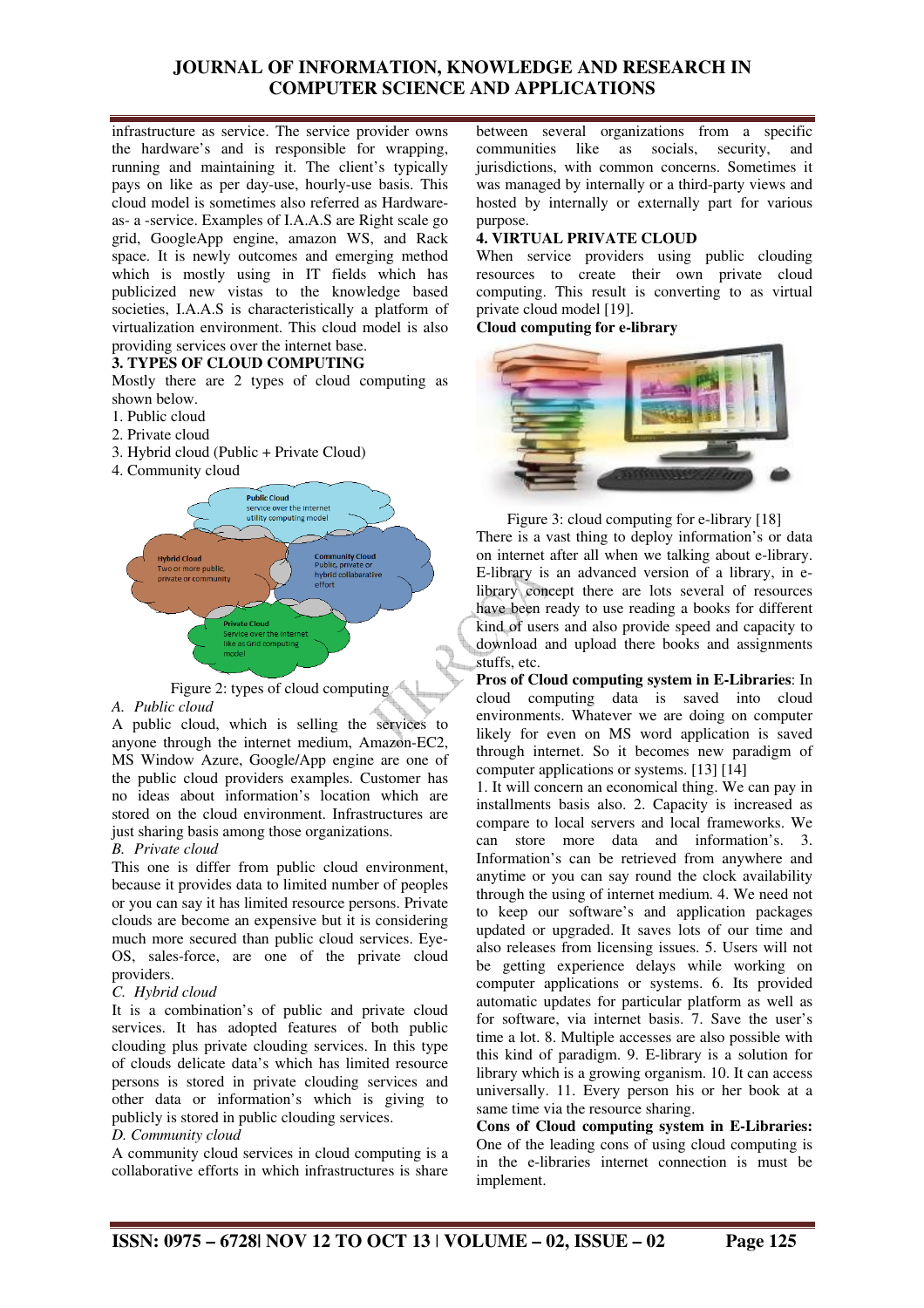## **JOURNAL OF INFORMATION, KNOWLEDGE AND RESEARCH IN COMPUTER SCIENCE AND APPLICATIONS**

- 1.If internet connection is going down it will become impossible to work without internet connection.
- 2. Data you stored on the internet is more secured in the cloud environment as compare to local machines or systems.
- 3. High speed connection is required if you are reading large contents.
- 4. Data is an existing on the other server there is no direct control at where u r data is actually presentday. There is a dangers thing which is concerned with privacy issues.
- 5. Users have to at least getting knowledge about the internet terminologies.

#### **5. EXAMPLES OF E-LIBRARIES WHERE CLOUD COMPUTING IS USED**

If 1 have already works with web2 technologies above the earlier some years (e.g. Gmail, Wikimedia, Wikipedia, Google etc.) In today scenarios, as we 'r alive in the period of budget limitations as we have been seen cost cutting view everywhere. Thus, cloud computing system we will say is an economical way because now we are in world of information technologies, e-libraries, and digital-libraries is a cost-effective way. Now-a-days, many businesses are providing cloud hosted versions to e-libraries.

A digital library is a library in which number of collection are stored in digital formats (like as opposed to print, microform, or other form of media), and accessible by computer systems. The context may be stored locally, or access via remotely. The 1<sup>st</sup> published use of the term may have been in a year of 1988 report to the Corporation for National Research Initiatives. The term was  $1<sup>st</sup>$  promoted by the N.S.F. / D.A.R.P.A. / N.A.S.A Digital libraries initiative in year of 1994.

**Digital Library of India:** This organization is jointly managed and host by Indian Institute of Sci., Bangalore in co-operation with C.M.U, N.S.F, E.R.N.E.T, I.I.I.T, and M.C.I.T for the Govt. of India and 21 participating centers. Furthermore, it will provide a list of books only those who have copyright protected books.

**O.C.L.C: (Online Computer Library Centre):** It is a non-profitable, computer library services, member ship based. O.C.L.C offers also hands to other venders also and started giving L.I.S. tool that they complement WORLD C.A.T. and First Search. Libraries started building and managing there on data centers. They adopt hybrid cloud computing system for their own usage.

**I.S.A.C.A** (**Information Systems Audit and Control Association**): It is also an in dependent, nonprofitable, globally association, I.S.A.C.A engages with the development, implementation and use of globally accepted, and practices for information systems.

**nlist.inflibnet:** This Project is entitled as "National Library and Information Services Infrastructure for Erudite Content", being jointly executed by the

U.G.C.-INFONET Digital Library Association, INFLIBNET Centre and the INDEST-A.I.C.T.E. Syndicate, I.I.T. Delhi provide for 1) crosssubscription to e-resources subscribed by the 2 Groupings, i.e. subscription to INDEST-A.I.C.T.E. resources for the universities and U.G.C.-INFONET resources for the technical institutions; and 2) access to selective e-resources to the colleges also. The N.- L.I.S.T. project provides access to e-resources to students, researchers and faculty from different colleges at different regions and other beneficiary institutions through server's installed at the INFLIBNET Centres. The authorized users, which are coming from college's can now access eresources as well as download articles; books required by them directly from the publisher's website once they are duly authenticated as authorized users through server's deployed at the INFLIBNET Centres.

**E-Library Thing:** E-Library thing is one of sites brings together aspects of education as well as cloud computing services. It augments u r e-library catalogue with the power of latest web2, E-library thing is a kind of service. It offers different catalogue enhancements packages, book recommendations; tag cloud for e-books, tag based searching. E-library things for building a libraries world's largest personnel and social cataloguing site, [13]



Figure 4: [Image taken from e-library center from Bosamia College Jetpur] [20]

**Amazon and Google:** These are also one of the leading centers also providing solutions for e-libraries by having partnership between library automation centers. We will pay to the service providers for what is used by us.

Google for years is working from years working for dissemination of information also taking interest in elibrary solutions like, Google provide "GoogleBooks" [12], IBM company have developed infrastructure known as "blue cloud" [14] "Terrapod" is an example of video Digital library, where user can use resources in the form of videos [15] The Library of the Indian Institute of Science (I.I.Sc.) Bangalore, built out of grants U.G.C. JRD Tata Memorial Library also known as regional center for mathematics [16], Mobile Me is provided by an Apple.

**List of E-Libraries projects from India**